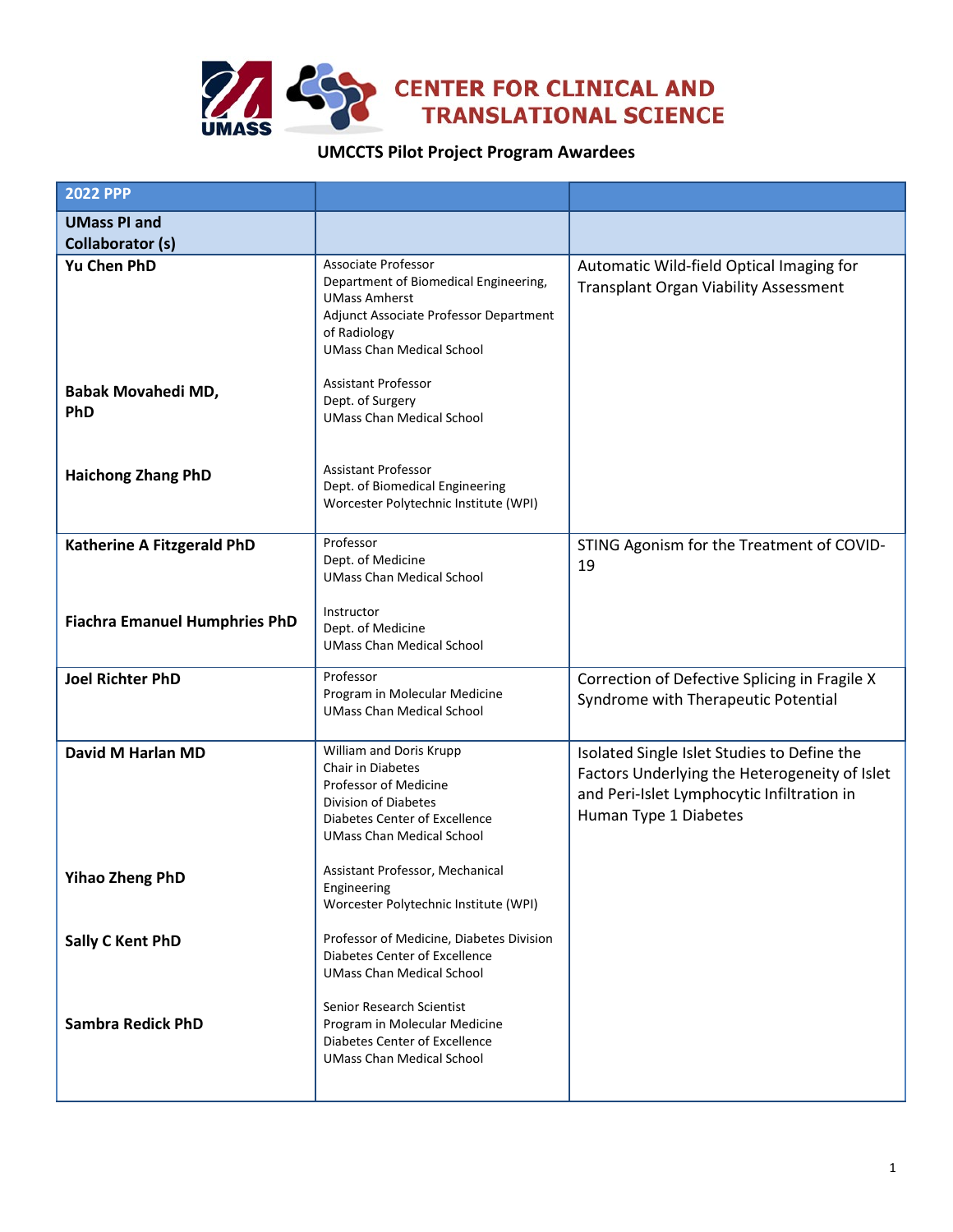| <b>Tianxiao Huan PhD</b>                       | <b>Assistant Professor</b>                                               | <b>Dissecting Optical Coherence Tomography</b>                       |
|------------------------------------------------|--------------------------------------------------------------------------|----------------------------------------------------------------------|
|                                                | Ophthalmology and Visual Sciences<br><b>UMass Chan Medical School</b>    | Features to Predict Risk of Future Advanced                          |
|                                                |                                                                          | Age-related Macular Degeneration                                     |
|                                                |                                                                          |                                                                      |
| Johanna M. Seddon                              | Professor<br>Department of Ophthalmology and Visual                      |                                                                      |
| MD, ScM                                        | <b>Sciences</b>                                                          |                                                                      |
|                                                | <b>UMass Chan Medical School</b>                                         |                                                                      |
|                                                | Associate Professor                                                      |                                                                      |
| <b>Yu Chen PhD</b>                             | Department of Biomedical Engineering,                                    |                                                                      |
|                                                | <b>UMass Amherst</b><br>Adjunct Associate Professor Department           |                                                                      |
|                                                | of Radiology                                                             |                                                                      |
|                                                | <b>UMass Chan Medical School</b>                                         |                                                                      |
| Anna Luisa Kuhn MD, PhD                        | <b>Assistant Professor Radiology</b><br><b>UMass Chan Medical School</b> | A Deep Learning-Based Real-Time Vascular                             |
|                                                |                                                                          | Anatomy Assessment Tool for Emergency<br><b>Stroke Interventions</b> |
| <b>Mohammed Salman Shazeeb PhD</b>             | <b>Assistant Professor</b>                                               |                                                                      |
|                                                | Department of Radiology<br><b>UMass Chan Medical School</b>              |                                                                      |
| <b>Clifford Grant Lindsay PhD</b>              |                                                                          |                                                                      |
|                                                | Assistant Professor Department of<br>Radiology                           |                                                                      |
|                                                | <b>UMass Chan Medical School</b>                                         |                                                                      |
|                                                |                                                                          |                                                                      |
| <b>Adam Lammert PhD</b>                        | <b>Assistant Professor</b><br><b>Biomedical Engineering</b>              | <b>Tinnitus Characterization Using Reverse</b>                       |
|                                                | Worcester Polytechnic Institute (WPI)                                    | Correlation with Applications to Retraining                          |
| Divya Chari MD                                 |                                                                          | Therapies                                                            |
|                                                | <b>Assistant Professor</b><br>Otolaryngology                             |                                                                      |
|                                                | Head & Neck Surgery                                                      |                                                                      |
|                                                | <b>UMass Chan Medical School</b>                                         |                                                                      |
| <b>2021 PPP</b>                                |                                                                          |                                                                      |
| <b>UMass PI and</b><br><b>Collaborator (s)</b> |                                                                          |                                                                      |
| <b>Claudio Punzo, PhD</b>                      | Associate Professor, Ophthalmology and                                   | Testing siRNA Therapeutics for the Treatment                         |
|                                                | <b>Visual Sciences</b>                                                   | of Age-Related Macular                                               |
|                                                |                                                                          | Degeneration                                                         |
| <b>Mostafa Elfawal, PhD</b>                    | Instructor, Program in Molecular                                         | Screening and Optimization of Luotonin                               |
|                                                | Medicine                                                                 | Based Leads for Anti-Fungal and Anti-                                |
| Reeta Rao, PhD                                 | Associate Dean of Grad. Studies, WPI                                     | Helminths                                                            |
| Sivappa Rasapalli, PhD                         | Associate Professor, Chemistry                                           |                                                                      |
|                                                | Department, UMass Dartmouth                                              |                                                                      |
|                                                |                                                                          |                                                                      |
| Mehdi Rashighi<br>Firoozabadi, MD              | Assistant Professor, Dermatology                                         | Roles of Cutaneous T Peripheral Helper Cells                         |
|                                                |                                                                          | in Photosensitivity of Dermatomyositis                               |
| Jillian Richmond, PhD                          | Assistant Professor, Dermatology                                         |                                                                      |
|                                                |                                                                          |                                                                      |
| <b>Megan Orzalli, PhD</b>                      |                                                                          |                                                                      |
|                                                | Assistant Professor, Medicine                                            |                                                                      |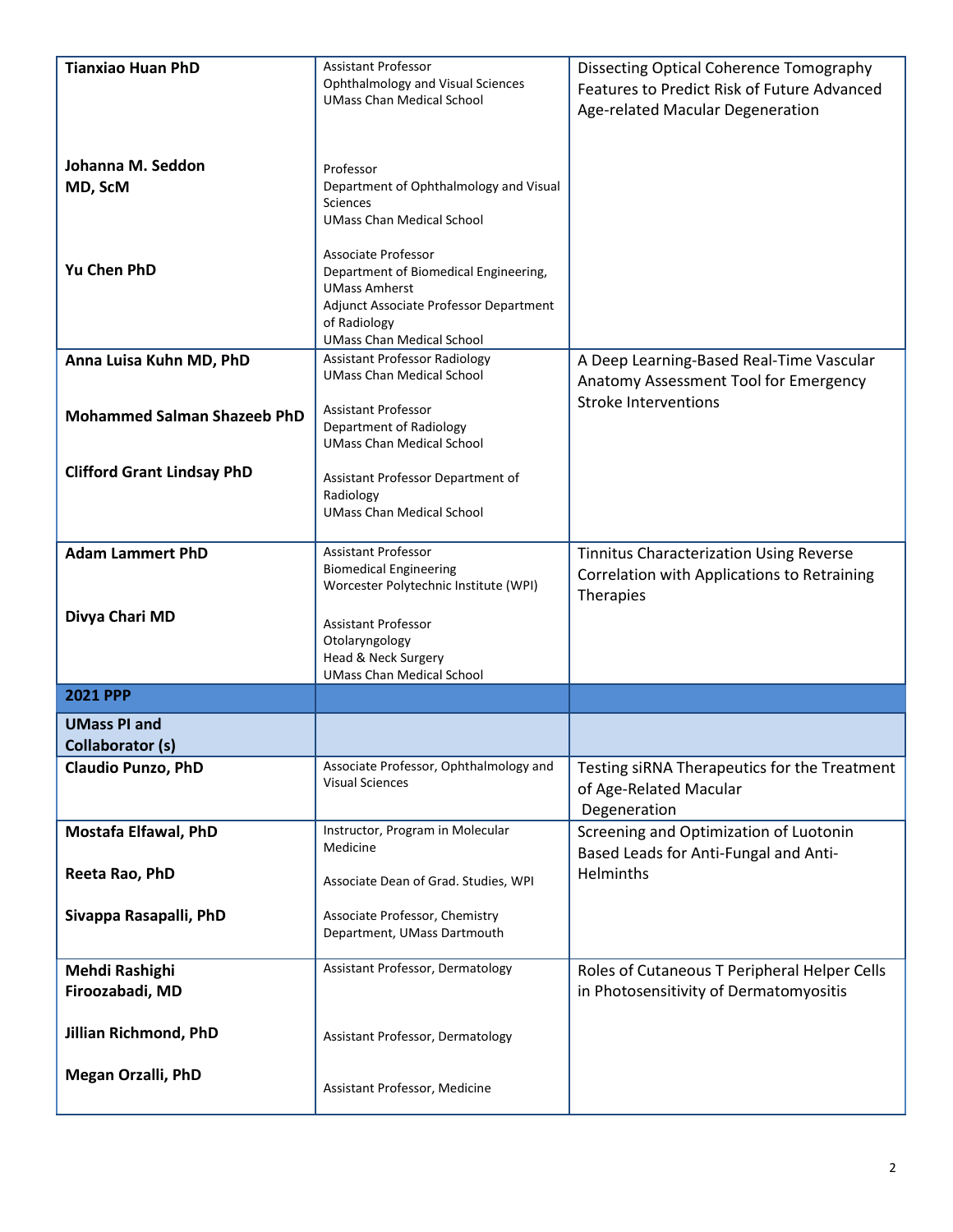| Jillian Richmond, PhD                  | Assistant Professor, Dermatology                                     | <b>Examining Factors Governing T Lymphocyte</b>                                      |
|----------------------------------------|----------------------------------------------------------------------|--------------------------------------------------------------------------------------|
| Mehdi Rashighi                         |                                                                      | Migration to the Skin During Cutaneous<br>Lupus Erythematosus                        |
| Firoozabadi, MD                        | Assistant Professor, Dermatology                                     |                                                                                      |
|                                        | Associate Professor, Medicine                                        |                                                                                      |
| Kimberly A Fisher, MD                  |                                                                      | Understanding Barriers to COVID-19 Vaccine<br>Equity                                 |
| Kathleen M. Mazor,                     | Professor of Medicine                                                |                                                                                      |
| EdD                                    |                                                                      |                                                                                      |
| <b>Sybil Crawford, PhD</b>             | Professor of Biostatistics, School of                                |                                                                                      |
|                                        | <b>Nursing</b>                                                       |                                                                                      |
|                                        |                                                                      |                                                                                      |
| <b>2018 PPP</b>                        |                                                                      |                                                                                      |
| <b>UMass PI and</b><br>Collaborator(s) |                                                                      |                                                                                      |
| Gang Han, PhD                          | Associate Professor, Biochemistry                                    | Nanoparticle-Instructed Cell Therapy                                                 |
|                                        | and Molecular Pharmacology                                           |                                                                                      |
|                                        |                                                                      |                                                                                      |
| Yubin Zhou, PhD                        | Associate Professor, Institute of                                    |                                                                                      |
|                                        | Biosciences and Technology,                                          |                                                                                      |
|                                        | <b>Texas A&amp;M University</b><br><b>Chief Research Information</b> |                                                                                      |
| Jomol Mathew, PhD                      | Officer, UMMS                                                        | Pilot testing a wearable device to improve<br>care and outcomes among mother-neonate |
|                                        |                                                                      | dyad exposed to opioids during pregnancy                                             |
| <b>Apurv Soni</b>                      | MD/PhD Student                                                       |                                                                                      |
| <b>Nisha Fahey</b>                     | Resident Physician, Pediatrics                                       |                                                                                      |
|                                        |                                                                      |                                                                                      |
| Jeroan Allison, MD                     | Professor, PQHS                                                      |                                                                                      |
| Lawrence Rhein, MD                     | Professor, Pediatrics                                                |                                                                                      |
|                                        |                                                                      |                                                                                      |
| <b>Tiffany Moore Simas, MD</b>         | Associate Professor, OBGYN                                           |                                                                                      |
| Nancy Byatt, DO MBA                    | Associate Professor, Psychiatry                                      |                                                                                      |
| <b>2017 PPP</b>                        |                                                                      |                                                                                      |
| <b>UMass PI and</b>                    |                                                                      |                                                                                      |
| Collaborator(s)                        |                                                                      |                                                                                      |
| <b>Melissa Anderson, PhD</b>           | Assistant Professor, Psychiatry                                      | Creating the capacity to screen deaf women                                           |
| <b>Kelly Wolf Craig, PhD</b>           | Clinical Psychologist, UMMS                                          | for perinatal depression                                                             |
|                                        |                                                                      |                                                                                      |
| Kathleen Biebel, PhD                   | Associate Professor, Psychiatry                                      |                                                                                      |
| Benjamin Chen MD, PhD                  | Assistant Professor, Pathology                                       | Investigating the influence of the tumor                                             |
|                                        |                                                                      | immune microenvironment of human                                                     |
| <b>Michael Brehm, PhD</b>              | Associate Professor, Molecular                                       | malignancies on tumor immunotherapy by                                               |
|                                        | Medicine                                                             | utilizing humanized mouse models and<br>patient-derived xenografts.                  |
| <b>Giles Whalen, MD</b>                | Professor, Surgery                                                   |                                                                                      |
|                                        |                                                                      |                                                                                      |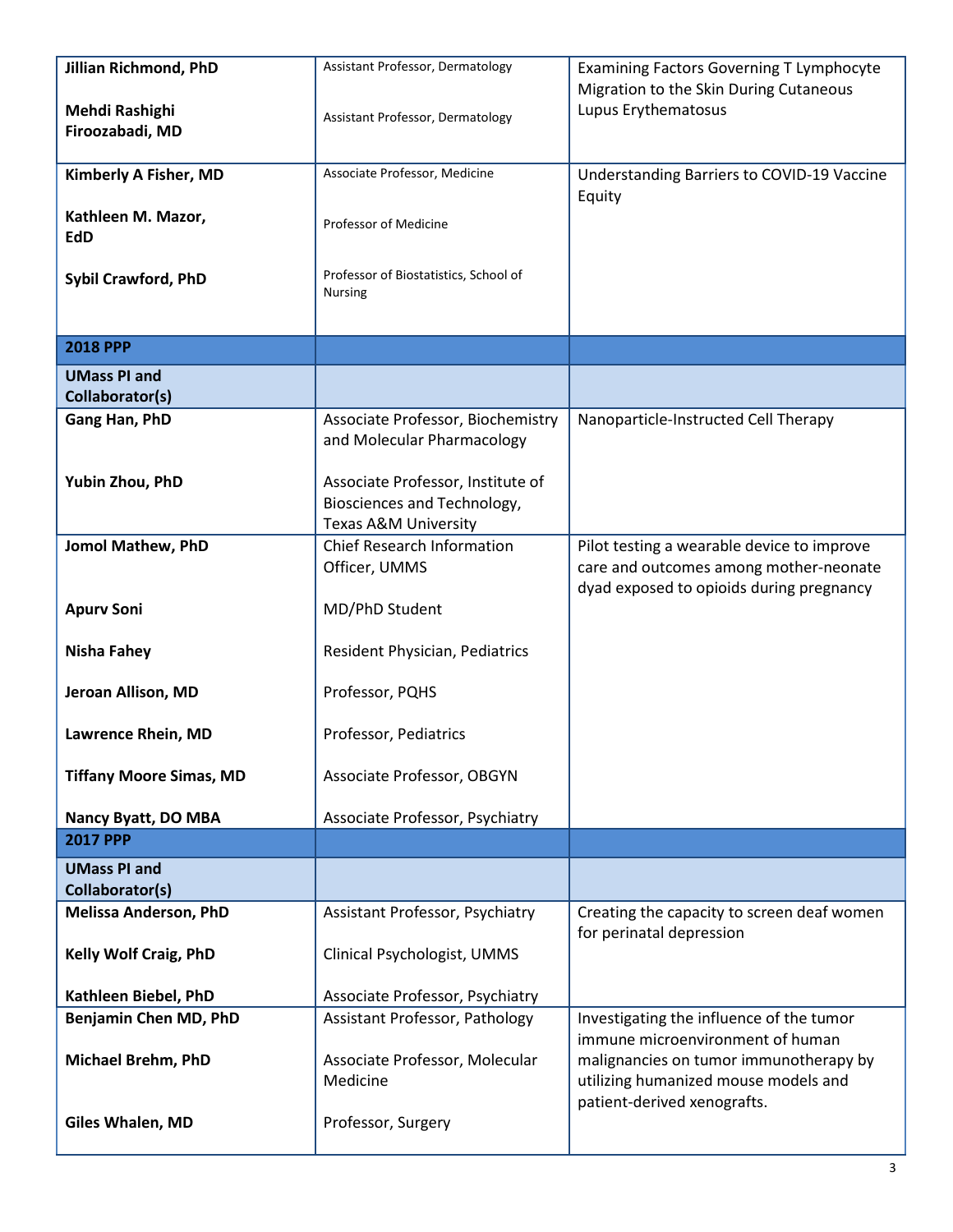| Dale Greiner, PhD                           | Professor, Molecular Medicine                           |                                                                                           |
|---------------------------------------------|---------------------------------------------------------|-------------------------------------------------------------------------------------------|
| Sarah Goff, MD                              | Associate Professor, Internal                           | Increasing postpartum depression screening                                                |
|                                             | Medicine and Pediatrics, UMMS-                          | and referral in primary care pediatric<br>practices                                       |
| Nancy Byatt, DO, MBA                        | Baystate                                                |                                                                                           |
|                                             | Associate Professor, Psychiatry                         |                                                                                           |
| Tina Fioroni, MEd                           |                                                         |                                                                                           |
|                                             | Behavioral Health Network, Inc.                         |                                                                                           |
| <b>Annamarie Golden, MS</b>                 | Perinatal Support Coalition of                          |                                                                                           |
|                                             | Hampden County                                          |                                                                                           |
| Kathleen Szegda, PhD, MPH                   |                                                         |                                                                                           |
|                                             | Partners for a Healthier                                |                                                                                           |
| John Haran, MD                              | Community<br>Assistant Professor, Emergency             | Intestinal microbiome modeling to predict                                                 |
|                                             | Medicine                                                | Clostridium difficile colonization in elderly                                             |
|                                             |                                                         | hospitalized patients                                                                     |
| Vanni Bucci, PhD                            | Assistant Professor, Biology,                           |                                                                                           |
| Katherine Luzuriaga, MD                     | <b>UMass Dartmouth</b><br>Professor, Molecular Medicine | An oral, bivalent Epstein-Barr virus vaccine                                              |
|                                             |                                                         | with computationally determined viral                                                     |
| Gary Ostroff, PhD                           | Professor, Molecular Medicine                           | glycoprotein epitopes                                                                     |
|                                             |                                                         |                                                                                           |
| Eva Szomolanyi-Tsuda, MD                    | Associate Professor, Pathology                          |                                                                                           |
| Rene Maehr, PhD                             | Assistant Professor, Molecular<br>Medicine              | Combining pluripotent stem cells and organ<br>engineering to develop thymic organoids for |
|                                             |                                                         | treatment and investigation of immune                                                     |
| Shelly Peyton, PhD                          | Associate Professor, Chemical                           | syndromes                                                                                 |
|                                             | Engineering, UMass Amherst                              |                                                                                           |
| Jae-Hyuck Shim, PhD                         | Associate Professor, Medicine                           | Development of a novel small molecule<br>inhibitor as a therapeutic agent for             |
| <b>Ellen Gravallese, MD</b>                 | Professor, Medicine                                     | spondyloarthritis                                                                         |
|                                             |                                                         |                                                                                           |
| Zheni Starve, MD<br><b>2016 PPP Round 2</b> | Instructor, Medicine                                    |                                                                                           |
|                                             |                                                         |                                                                                           |
| <b>UMass PI and</b><br>Collaborator(s)      |                                                         |                                                                                           |
| Daryl Bosco, PhD                            | Associate Professor, Neurology                          | Novel 'Nanobodies' as a Diagnosis and                                                     |
|                                             |                                                         | Therapeutic for ALS                                                                       |
| Silvia Corvera, MD                          | Professor, Molecular Medicine                           | Leveraging the basic cell biology of human                                                |
| Janice Lalikos, MD                          | Professor, Surgery                                      | adipose tissue to improve outcomes in<br>wound healing and reconstructive surgery         |
| <b>Robert Finberg, MD</b>                   | Professor, Medicine                                     | Breakthroughs in Treating and Preventing                                                  |
|                                             |                                                         | Influenza with Single Cell Sequencing                                                     |
| <b>Manuel Garber, PhD</b>                   | Associate Professor, Molecular                          |                                                                                           |
|                                             | Medicine                                                |                                                                                           |
| Alex Shalek, PhD                            | Assistant Professor, Chemistry,                         |                                                                                           |
|                                             | MIT                                                     |                                                                                           |
| <b>Ellen Gravallese, MD</b>                 | Professor, Medicine                                     | Development of an innovative treatment                                                    |
|                                             |                                                         | strategy for osteoporosis                                                                 |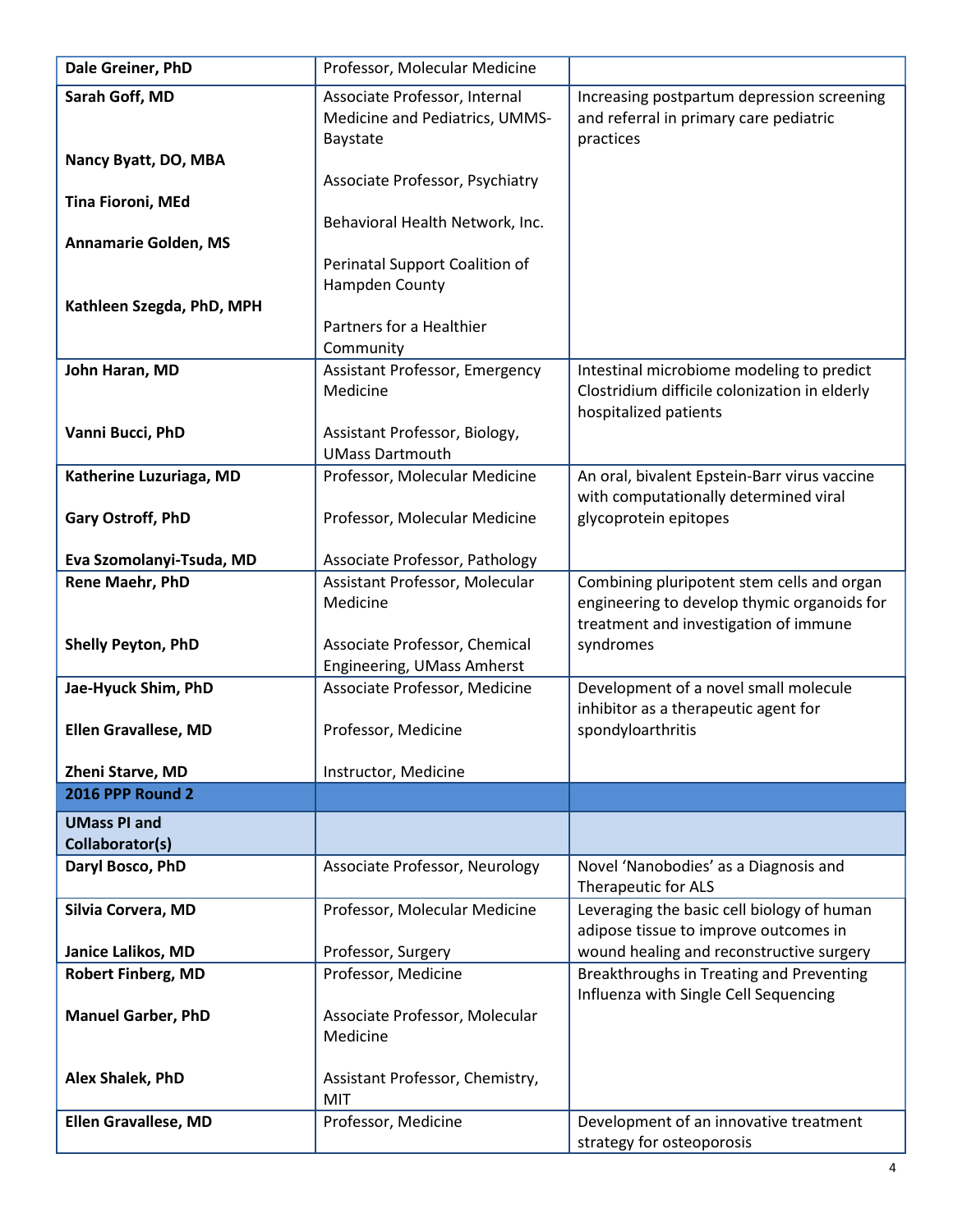| Jae-Hyuck Shim, PhD                            | Assistant Professor, Medicine                                                                                                 |                                                                                                                                              |
|------------------------------------------------|-------------------------------------------------------------------------------------------------------------------------------|----------------------------------------------------------------------------------------------------------------------------------------------|
| Ching Tung, PhD                                | Professor, Radiology, Weill<br><b>Cornell Medicine</b>                                                                        |                                                                                                                                              |
| <b>2016 PPP</b>                                |                                                                                                                               |                                                                                                                                              |
| <b>UMass PI and</b><br>Collaborator(s)         | <b>UMMS Worcester &amp; Other</b><br><b>UMass Campus Collaborator(s)</b><br>Title/Dept.                                       | <b>Project Title</b>                                                                                                                         |
| <b>Sharone Green, MD</b>                       | Associate Professor, Medicine                                                                                                 | Innate Immunity Recognition of Chikungunya<br><b>Virus</b>                                                                                   |
| Kate Fitzgerald, PhD                           | Professor, Medicine                                                                                                           |                                                                                                                                              |
| Lawrence Hayward, PhD                          | Professor, Neurology                                                                                                          | A Humanized in vivo Model of<br>Facioscapulohumeral Muscular Dystrophy                                                                       |
| <b>Charlie Emerson, PhD</b>                    | Professor, Neurology                                                                                                          |                                                                                                                                              |
| Wen-Chieh Lin, PhD                             | <b>Assistant Professor, Family</b><br>Medicine and Community Health                                                           | Identify Community-Living Elders at High Risk<br>of Falling for Targeted and Tailored<br>Interventions                                       |
| Jeffrey J. Rade, MD                            | Professor, Department of<br>Medicine                                                                                          | Endothelial-Specific Thromboxane<br>Metabolites as Novel Biomarkers for<br>Cardiovascular Risk                                               |
| Wen Xue, PhD                                   | Assistant Professor, RNA                                                                                                      | <b>CRISPR-Based Precision Medicine for</b>                                                                                                   |
|                                                | Therapeutics Institute                                                                                                        | Tyrosinemia                                                                                                                                  |
| <b>2014 PPP</b>                                |                                                                                                                               |                                                                                                                                              |
| <b>UMass PI and</b>                            | <b>UMMS Worcester &amp; Other</b>                                                                                             | <b>Project Title</b>                                                                                                                         |
| Collaborator(s)                                | <b>UMass Campus Collaborator(s)</b><br>Title/Dept.                                                                            |                                                                                                                                              |
| Lucio H. Castilla, PhD                         | Associate Professor, Program in Gene<br>Function and Expression                                                               | Study the Efficacy of Novel Targeted Therapy Drug<br>for inv16 Acute Myeloid Leukemia in vivo                                                |
| Nina Deng, Ed.D., MA<br>John E. Ware, Jr., PhD | Assistant Professor, Department of<br><b>Quantitative Health Sciences</b><br>Professor and Division Chief,                    | Statistical Significance and Power Analyses for<br>Relative Validity Comparisons among Patient-<br><b>Reported Outcome Measurement Tools</b> |
|                                                | <b>Quantitative Health Sciences</b>                                                                                           |                                                                                                                                              |
| Jeroan Allison, MD, MS                         | Professor and Vice Chair,<br>Department of Quantitative Health<br>Sciences                                                    |                                                                                                                                              |
| Arlene Ash, PhD                                | Professor and Division Chief,                                                                                                 |                                                                                                                                              |
| Hua Fang, PhD                                  | Department of Quantitative Health<br>Sciences                                                                                 |                                                                                                                                              |
|                                                | Assistant Professor, Department of<br><b>Quantitative Health Sciences</b>                                                     |                                                                                                                                              |
| Anastasia Khvorova, PhD                        | Professor, Department of Molecular<br>Medicine, RNA Therapeutics Institute                                                    | Development of Novel Class of Therapeutic<br>Oligonucleotides based on Small Molecule<br>Screening                                           |
| John E. Landers, PhD                           | Director, Center for ALS Genetics Day<br>Neuromuscular Research Laboratory<br>Associate Professor, Department of<br>Neurology | Evaluation of Candidate ALS Genes by AAV9<br>Transgene Delivery into Mice                                                                    |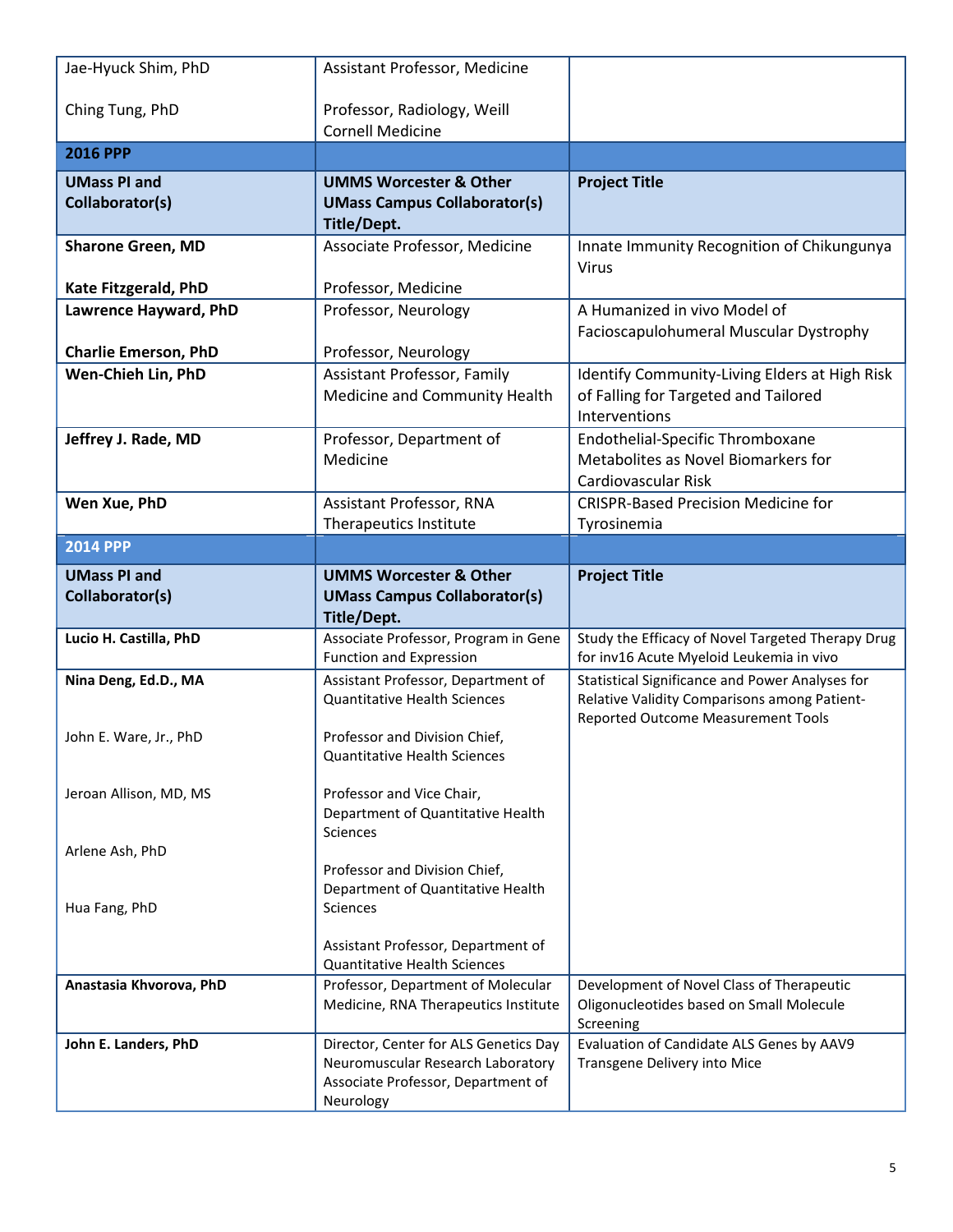| Beth A. McCormick, PhD                   | Professor, Microbiology and<br><b>Physiological Systems</b>                                                         | Semi-Synthetic Nanobug: Mimicking Bacterial<br>Pathogens to Overcome Multidrug Resistance in<br><b>Tumors</b>                                        |
|------------------------------------------|---------------------------------------------------------------------------------------------------------------------|------------------------------------------------------------------------------------------------------------------------------------------------------|
| Gang Han, PhD                            | Assistant Professor of Biochemistry<br>and Molecular Pharmacology                                                   |                                                                                                                                                      |
| Phillip D. Zamore, PhD                   | Gretchen Stone Cook Professor of<br><b>Biomedical Sciences</b>                                                      | Cell Type-specific Gene Silencing by Tethered<br>microRNAs                                                                                           |
| Guangping Gao, PhD                       | Professor, Microbiology &<br>Physiological Systems                                                                  |                                                                                                                                                      |
| <b>2013 PPP</b>                          |                                                                                                                     |                                                                                                                                                      |
| <b>UMass PI and</b><br>Collaborator(s)   | <b>UMMS Worcester &amp; Other</b><br><b>UMass Campus Collaborator(s)</b><br>Title/Dept.                             | <b>Project Title</b>                                                                                                                                 |
| Jeffrey A. Bailey, MD, PhD               | Assistant Professor, Division of<br>Transfusion Medicine, Department of<br>Medicine                                 | Endemic Burkitt Lymphoma Transcriptome and<br>Genome Profiles Associated with Clinical<br>Presentation, Treatment Response, Relapse, and<br>Survival |
| Ann M. Moormann, PhD, MPH                | Associate Professor, Division of<br>Pediatric Immunology & Infectious<br>Diseases, Department of Pediatrics         |                                                                                                                                                      |
| Michael R. Green, MD, PhD                | Professor, Program in Molecular<br>Medicine; Director, Program in Gene<br><b>Function and Expression</b>            | Reactivation of the Inactive X-Linked MECP2 Gene<br>as a Therapeutic Strategy for Rett Syndrome                                                      |
| Sanchita Bhatnagar, PhD                  | Instructor, Program in Gene Function<br>and Expression                                                              |                                                                                                                                                      |
| Andrei A. Korostelev, PhD                | Assistant Professor, RNA<br>Therapeutics Institute and<br>Department of Biology & Molecular<br>Pharmacology         | Novel Therapeutic Routes against Premature-<br><b>Termination Diseases</b>                                                                           |
| Wenjun Li, PhD                           | Associate Professor, Division of<br>Preventive and Behavioral Medicine,<br><b>Department of Medicine</b>            | Health Care Reform and Accessibility, Quality and<br><b>Outcomes of AMI-Related Care</b>                                                             |
| Robert Goldberg, PhD                     | Professor, Quantitative Health<br>Sciences                                                                          |                                                                                                                                                      |
| Joel M. Gore, MD                         | Professor, Division of Cardiovascular<br>Medicine, Department of Medicine                                           |                                                                                                                                                      |
| Joel D. Richter, PhD                     | Professor, Program in Molecular<br>Medicine                                                                         | Amelioration of the Fragile X Syndrome by<br>Targeting the Translational Apparatus                                                                   |
| Jean A. Frazier, MD<br>Jean A. King, PhD | Robert M. and Shirley S. Siff<br>Endowed Chair in Autism; Professor,<br>Departments of Psychiatry and<br>Pediatrics |                                                                                                                                                      |
| Futai Kensuke, PhD                       | Professor, Department of Psychiatry;                                                                                |                                                                                                                                                      |
|                                          | Assistant Professor, Department of<br>Psychiatry, Neuropsychiatric<br>Research Institute                            |                                                                                                                                                      |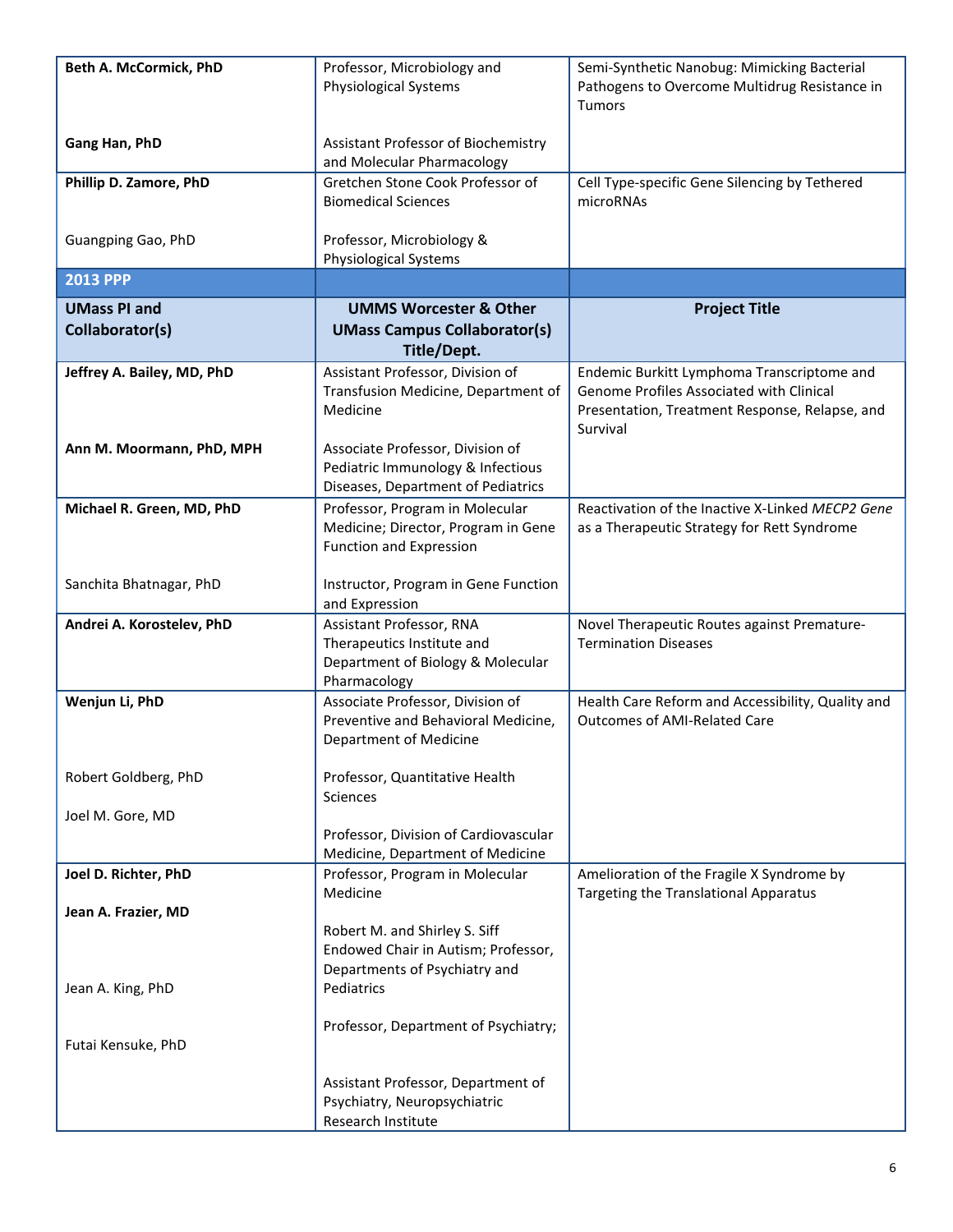| David M. McManus, MD, ScM, FACC,<br><b>FHRS</b> | Assistant Professor, Departments of<br>Medicine and Quantitative Health                                                                                | Cognitive and Psychosocial Characteristics in<br>Patients Undergoing Treatment for Atrial                                                |
|-------------------------------------------------|--------------------------------------------------------------------------------------------------------------------------------------------------------|------------------------------------------------------------------------------------------------------------------------------------------|
|                                                 | Sciences                                                                                                                                               | Fibrillation: Relation to 6-month Clinical<br>Outcomes                                                                                   |
| Jane S. Saczynski, PhD                          | Assistant Professor, Departments of<br>Medicine and Quantitative Health<br>Sciences                                                                    |                                                                                                                                          |
| Catarina Kiefe, PhD, MD                         | Professor and Chair, Department of<br>Quantitative Health Sciences;<br>Inaugural Melvin S. and Sandra L.<br><b>Cutler Chair in Biomedical Research</b> |                                                                                                                                          |
| Robert Goldberg, PhD                            | Professor, Departments of Medicine<br><b>Quantitative Health Sciences</b>                                                                              |                                                                                                                                          |
| John F. Keaney, Jr., MD                         | Chief, Division of Cardiovascular<br>Medicine; Professor, Department of<br>Medicine                                                                    |                                                                                                                                          |
| Kevin Floyd, MD                                 |                                                                                                                                                        |                                                                                                                                          |
|                                                 | Assistant Professor, Department of<br>Medicine                                                                                                         |                                                                                                                                          |
| Molly E. Waring, PhD                            | Assistant Professor, Quantitative<br><b>Health Sciences</b>                                                                                            | Impulsivity and Weight Gain During Pregnancy:<br>The Roles of Excess Energy Intake, Food Reward<br>Sensitivity, and the Food Environment |
| Tiffany Moore Simas, MD                         | Associate Professor, Departments of<br>Obstetrics & Gynecology and<br>Pediatrics;                                                                      |                                                                                                                                          |
| Sherry L. Pagoto, PhD                           |                                                                                                                                                        |                                                                                                                                          |
|                                                 | Associate Professor, Division of<br>Preventive and Behavioral Medicine,<br>Department of Medicine                                                      |                                                                                                                                          |
| Barbara Olendzki, RD, MPH, LDN                  | Clinical & Research Nutritionist and                                                                                                                   |                                                                                                                                          |
|                                                 | Nutrition Program Director, Center                                                                                                                     |                                                                                                                                          |
|                                                 | for Applied Nutrition; Assistant<br>Professor, Division of Preventive and                                                                              |                                                                                                                                          |
|                                                 | Behavioral Medicine, Department of<br>Medicine                                                                                                         |                                                                                                                                          |
| <b>2012 PPP</b>                                 |                                                                                                                                                        |                                                                                                                                          |
| <b>UMass PI and Collaborator(s)</b>             | <b>UMMS Worcester &amp; Other</b><br><b>UMass Campus Collaborator(s)</b><br>Title/Dept.                                                                | <b>Project Title</b>                                                                                                                     |
| Hua (Julia) Fang, PhD                           | Assistant Professor, Division of<br>Biostatistics and Health Services,<br>Department of Quantitative Health<br>Sciences (QHS)                          | A New Tool for Studying Heterogeneity of<br>Treatment Effects in Longitudinal Translational<br>Research                                  |
| Joseph DiFranza, MD                             |                                                                                                                                                        |                                                                                                                                          |
|                                                 | Professor, Department of Family<br>Medicine & Community Health                                                                                         |                                                                                                                                          |
| Ann Moormann, PhD                               | Associate Professor, Pediatric<br>Immunology & Infectious Diseases,<br>Dept. of Pediatrics                                                             |                                                                                                                                          |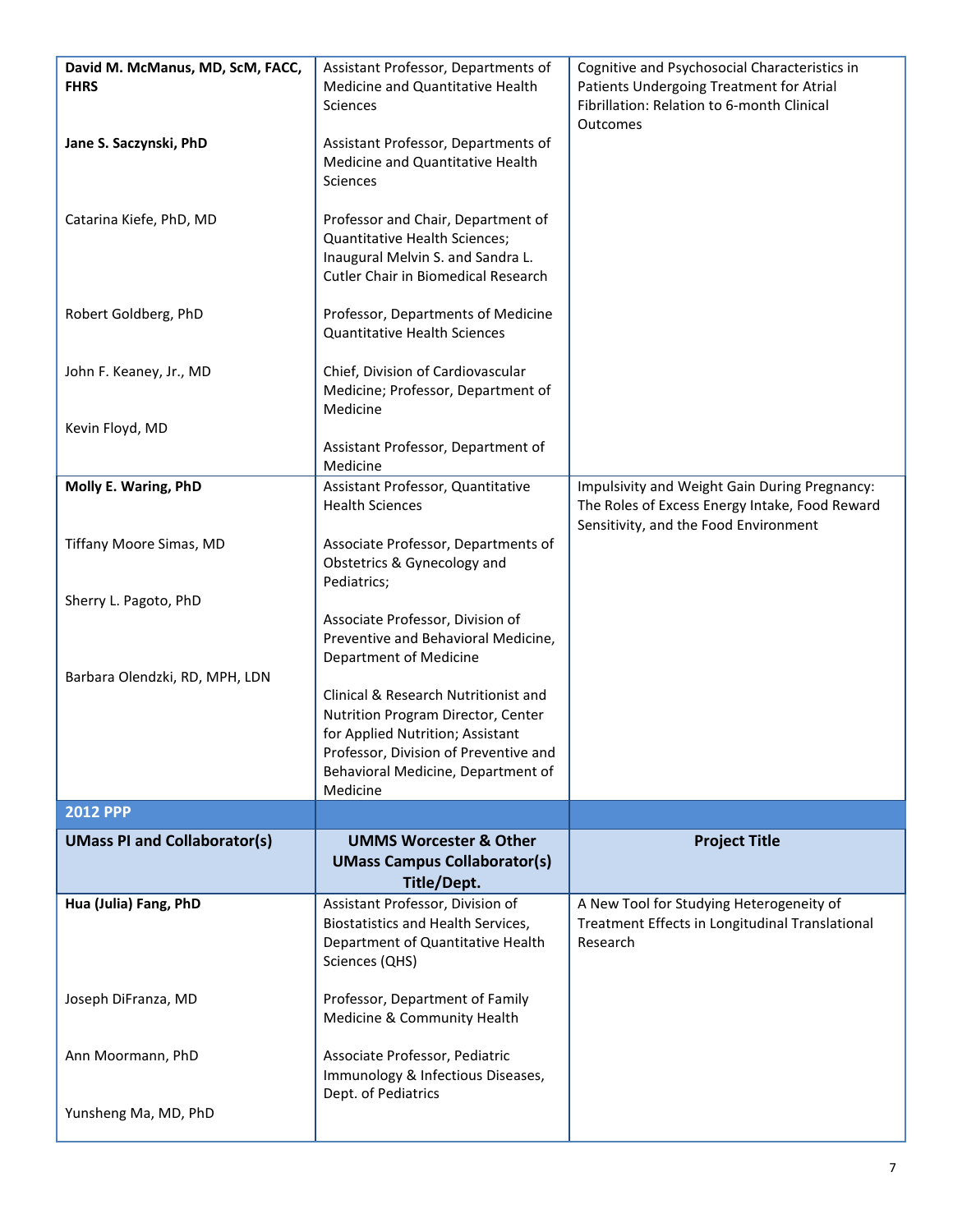| Sun S. Kim, PhD, RN                 | Associate Professor, Division of<br>Preventive & Behavioral Medicine,<br>Department of Medicine      |                                                                                                                                            |
|-------------------------------------|------------------------------------------------------------------------------------------------------|--------------------------------------------------------------------------------------------------------------------------------------------|
| Thomas Houston, MD, MPH             | Assistant Professor, Department of<br>Psychiatry                                                     |                                                                                                                                            |
| Bruce A. Barton, PhD                | Professor, Quantitative Health<br>Sciences                                                           |                                                                                                                                            |
| Jeroan Allison, MD, MSc             | Professor, Quantitative Health<br><b>Sciences</b>                                                    |                                                                                                                                            |
| Arlene S. Ash, PhD                  | Professor & Vice Chair, Department<br>of Quantitative Health Sciences                                |                                                                                                                                            |
|                                     | Professor, Quantitative Health<br>Sciences                                                           |                                                                                                                                            |
| Brian C. Lewis, PhD                 | Associate Professor, Program in Gene<br>Function and Expression                                      | Combined Inhibition of MEK and IGF1R as an<br>Effective Therapeutic Strategy for Pancreatic                                                |
| Venu Bathini, MD                    | Assistant Professor, Department of<br>Medicine, Division of Hematology<br>and Oncology               | Ductal Adenocarcinoma                                                                                                                      |
| Zuoshang Xu, PhD                    | Professor, Department of<br><b>Biochemistry and Molecular</b>                                        | Deliver RNAi for Treatment of Amyotrophic<br>Lateral Sclerosis (ALS) Using AAV                                                             |
| Guangping Gao, PhD                  | Pharmacology<br>Professor, Microbiology and<br>Physiological Systems                                 |                                                                                                                                            |
| Robert Brown, Jr., MD, PhD          | Professor and Chair, Department of<br>Neurology                                                      |                                                                                                                                            |
| <b>2010 PPP</b>                     |                                                                                                      |                                                                                                                                            |
| <b>UMass PI and Collaborator(s)</b> | <b>UMMS Worcester &amp; Other</b><br><b>UMass Campus Collaborator(s)</b><br>Title/Dept.              | <b>Project Title</b>                                                                                                                       |
| Kristina Deligiannidis, MD          | Assistant Professor of Psychiatry &<br><b>Obstetrics &amp; Gynecology</b>                            | A Neuroendocrine and Neurochemical<br>Biosignature in Late Pregnancy and its Association<br>with the Development of Post-Partum Depression |
| Anthony J. Rothschild, MD           | Irving S. & Betty Brudnick Endowed<br>Chair & Professor of Psychiatry                                | in Women                                                                                                                                   |
| Peter J. Schmidt, MD                | Chief, Section on Behavioral<br>Endocrinology at NIH/NIMH                                            |                                                                                                                                            |
| Neil Aronin, MD                     | Chief, Division of Endocrinology &<br>Metabolism; Professor of Medicine;<br>Cell Biology; Physiology |                                                                                                                                            |
| Scott Shaffer, PhD                  | Research Professor of Biochemistry<br>& Molecular Pharmacology                                       |                                                                                                                                            |
|                                     |                                                                                                      |                                                                                                                                            |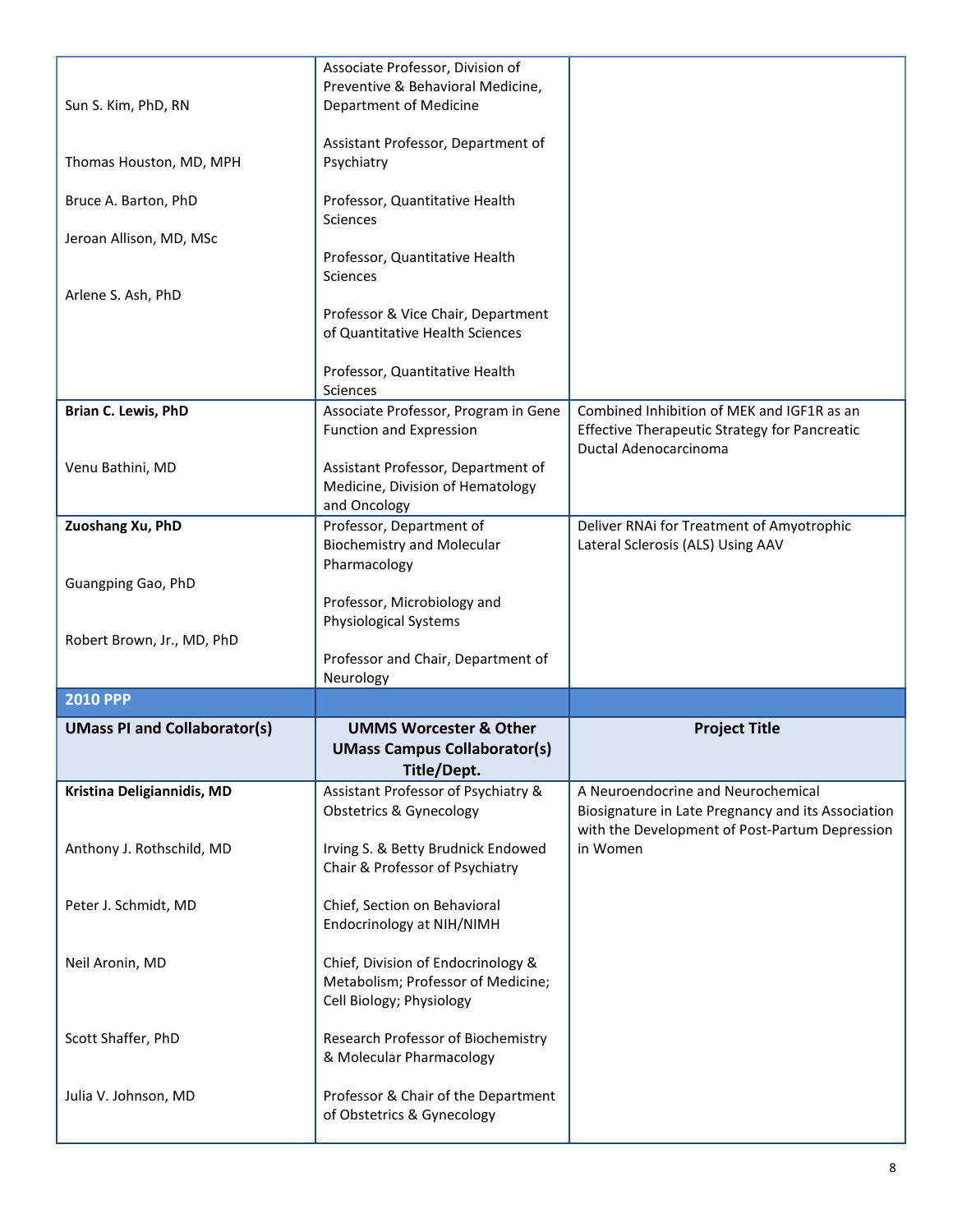| Bruce Barton, PhD                   | Research Professor of Quantitative<br><b>Health Sciences</b> |                                                                             |
|-------------------------------------|--------------------------------------------------------------|-----------------------------------------------------------------------------|
|                                     |                                                              |                                                                             |
| John E. Harris, MD, PhD             | Assistant Professor of Medicine,<br>Division of Dermatology  | Testing the Safety of Simvastatin as a New<br><b>Treatment for Vitiligo</b> |
|                                     |                                                              |                                                                             |
| Bruce Barton, PhD                   | Research Professor of Quantitative                           |                                                                             |
|                                     | <b>Health Sciences</b>                                       |                                                                             |
| John E. Landers, PhD                | Associate Professor of Neurology,                            | Identification of Recessive Genes Causative for                             |
|                                     | Director, Center for ALS Genetics,                           | Parkinson's Disease Using Exome Sequencing                                  |
|                                     | Day Neuromuscular Research                                   |                                                                             |
|                                     | Laboratory                                                   |                                                                             |
| Stefano Goldwurm, PhD               |                                                              |                                                                             |
|                                     | Director of the "Parkinson Institute                         |                                                                             |
|                                     | Biobank" at the Parkinson Institute in                       |                                                                             |
| Phillip D. Zamore, PhD              | Milan, Italy<br>Gretchen Stone Cook Professor of             | Understanding the Consequences of Recombinant                               |
|                                     | Biomedical Sciences, Professor of                            | Adeno-Associated Virus-Mediated, Long-Term                                  |
|                                     | Biochemistry & Molecular                                     | Inhibition of Mir-122 and Mir-33 in Mice                                    |
|                                     | Pharmacology                                                 |                                                                             |
| Guangping Gao, PhD                  |                                                              |                                                                             |
|                                     | Professor, Microbiology and                                  |                                                                             |
|                                     | Physiological Systems                                        |                                                                             |
| Milagros C. Rosal, PhD              | Associate Professor of Medicine,                             | Percent Dietary Saturated Fat Composition in                                |
|                                     | Division of Preventive & Behavioral                          | Pregnancy and Postpartum Weight Loss                                        |
|                                     | Medicine                                                     |                                                                             |
| Tiffany A. Moore Simas, MD, MPH,    |                                                              |                                                                             |
| Med                                 | Assistant Professor, Obstetrics &                            |                                                                             |
|                                     | <b>Gynecology &amp; Pediatrics</b>                           |                                                                             |
| Silvia Corvera, MD                  |                                                              |                                                                             |
|                                     | Professor of Molecular Medicine                              |                                                                             |
| Sarwat Hussain, MD                  |                                                              |                                                                             |
|                                     | Professor and Vice Chair of Radiology                        |                                                                             |
| Barbara Olendzki, RD, MPH, LDN      | Division of Preventive & Behavioral                          |                                                                             |
|                                     | Medicine                                                     |                                                                             |
| Kristin Schneider, PhD              | <b>Assistant Professor of Medicine</b>                       | A Community-Based Social Networking                                         |
|                                     |                                                              | Intervention to Increase Walking in Dog Owners                              |
|                                     |                                                              |                                                                             |
|                                     |                                                              |                                                                             |
| Stephenie Lemon, PhD                | Associate Professor of Medicine,                             |                                                                             |
|                                     | Director of the Worcester County                             |                                                                             |
|                                     | <b>Prevention Research Center</b>                            |                                                                             |
|                                     |                                                              |                                                                             |
| Jessica Oleski MA                   | Project Director                                             |                                                                             |
|                                     |                                                              |                                                                             |
| Deirdra Murphy, DPT                 | Assistant Professor of Physical                              |                                                                             |
|                                     | Therapy, UMass Lowell                                        |                                                                             |
|                                     |                                                              |                                                                             |
| Cynthia Ferrara, PhD                | Associate Professor of Physical<br>Therapy, UMass Lowell     |                                                                             |
| <b>2009 PPP</b>                     |                                                              |                                                                             |
|                                     |                                                              |                                                                             |
| <b>UMass PI and Collaborator(s)</b> | <b>UMMS Worcester &amp; Other</b>                            | <b>Project Title</b>                                                        |
|                                     | <b>UMass Campus Collaborator(s)</b>                          |                                                                             |
|                                     | Title/Dept.                                                  |                                                                             |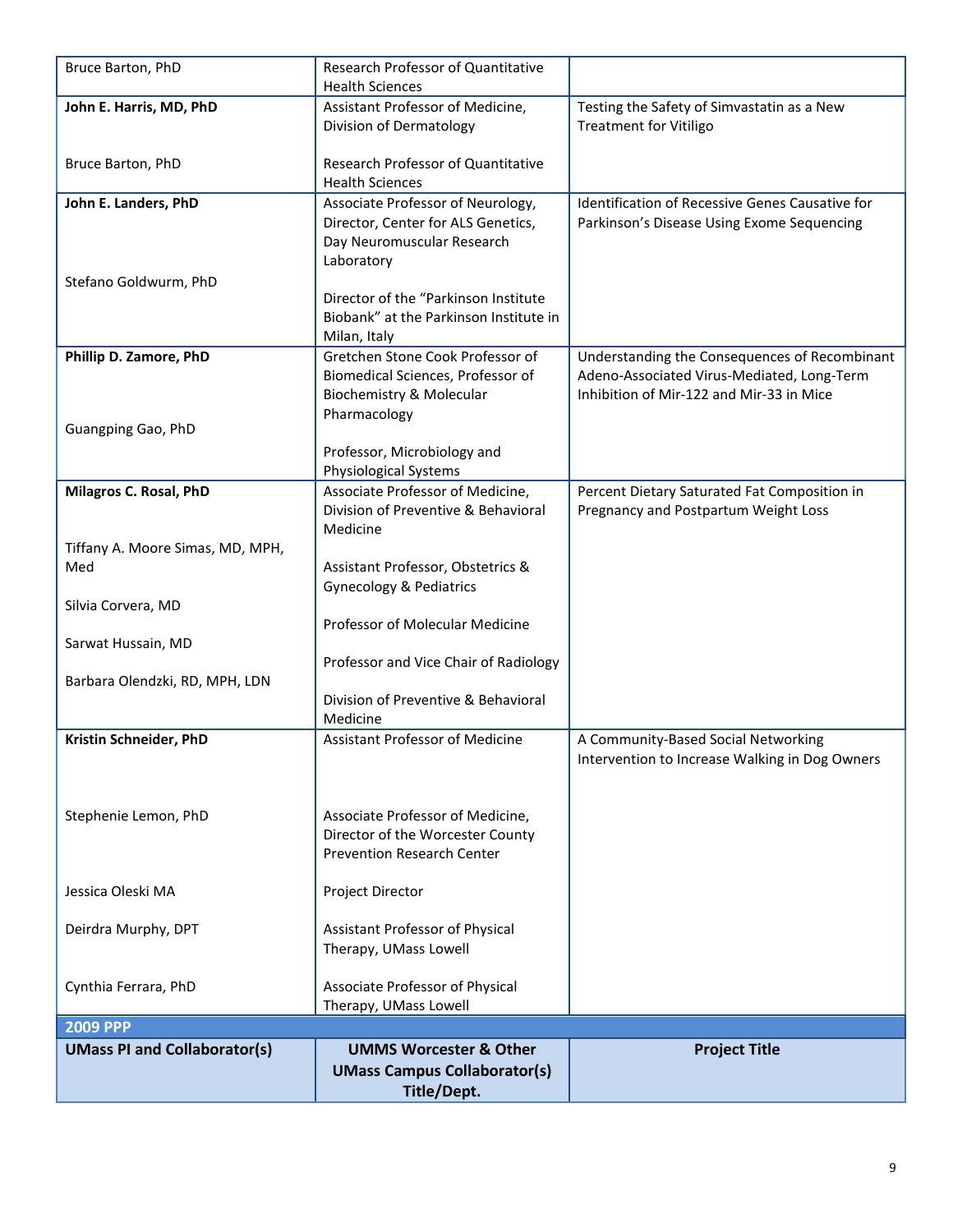| David Guertin, PhD                     | Assistant Professor, Molecular                                        | The Role of mTOR in Tumor Progression, and                                                                                         |
|----------------------------------------|-----------------------------------------------------------------------|------------------------------------------------------------------------------------------------------------------------------------|
|                                        | Medicine                                                              | Fostering the Development of Novel mTOR<br>Inhibitors for Use in Oncology                                                          |
| Jennifer Tseng, MD, MPH                | Associate Professor, Surgery                                          | Proteomic and MicroRNA Biomarkers for<br>Malignancy in Cystic Pancreatic Lesions                                                   |
| Victor Ambros, PhD                     | Professor, Molecular Medicine                                         |                                                                                                                                    |
| Brian Lewis, PhD                       | Associate Professor, Gene Function &<br>Expression                    |                                                                                                                                    |
| Leslie Berg, PhD                       | Professor, Pathology                                                  | Inhibition of the Tec Kinase ITK as a Novel<br><b>Treatment for Human Autoimmune Diseases</b>                                      |
| Joonsoo Kang, PhD                      | Associate Professor, Pathology                                        |                                                                                                                                    |
| Jan Cerny, MD, PhD                     | Assistant Professor, Medicine                                         | Targeting of Stem Cells in Chronic Myeloid<br>Leukemia Patients                                                                    |
| Shaoguang Li, MD, PhD                  | Associate Professor, Medicine,<br>Hematology/Oncology                 |                                                                                                                                    |
| Alan G. Rosmarin, MD                   | Associate Professor, Medicine,                                        |                                                                                                                                    |
| <b>Elliot Androphy, MD</b>             | Hematology/Oncology<br>Professor, Medicine                            | Development of an E6 Inhibitor Medication                                                                                          |
|                                        |                                                                       |                                                                                                                                    |
| Stephen Miller, PhD<br><b>2008 PPP</b> | Assistant Professor, Medicine                                         |                                                                                                                                    |
| <b>UMass PI and Collaborator(s)</b>    | <b>UMMS Worcester &amp; Other</b>                                     | <b>Project Title</b>                                                                                                               |
|                                        | <b>UMass Campus Collaborator(s)</b><br>Title/Dept.                    |                                                                                                                                    |
| <b>Ellen Gravallese, MD</b>            | Professor, Medicine & Cell Biology                                    | Orally Delivered siRNA Targeting MAP4K4 for the                                                                                    |
|                                        |                                                                       | <b>Treatment of Arthritis</b>                                                                                                      |
| Gary Ostroff, PhD                      | Professor, Molecular Medicine                                         |                                                                                                                                    |
| Nicole C. Walsh, PhD                   | Instructor, Rheumatology/Medicine                                     |                                                                                                                                    |
| Alfonso Mora, DVM                      | Instructor, Molecular Medicine                                        |                                                                                                                                    |
| Michael Green, PhD, MD                 | Professor, Molecular Medicine<br>Director, Gene Function & Expression | Role of IGFBP7 and IGFBP7 Pathway Components<br>in the Development, Diagnosis and Treatment of<br>Cancers Involving Oncogenic BRAF |
| Narendra Wajapeyee, PhD                | Post Doc Associate, Gene Function &<br>Expression                     |                                                                                                                                    |
| <b>Timothy Kowalik, PhD</b>            | Associate Professor, Molecular<br>Genetics & Microbiology/Vice Chair, | CMV-Specific Cellular Immunity and Genomic<br>Variation                                                                            |
|                                        | Immunology & Virology Program                                         |                                                                                                                                    |
|                                        |                                                                       |                                                                                                                                    |
| Laura Gibson, MD                       | Assistant Professor, Pediatrics &                                     |                                                                                                                                    |
|                                        | Medicine, Divisions of Infectious                                     |                                                                                                                                    |
|                                        | Diseases & Immunology                                                 |                                                                                                                                    |
| Nicholas Renzette, PhD                 | Post Doc Fellow, Molecular Genetics                                   |                                                                                                                                    |
|                                        | & Microbiology                                                        |                                                                                                                                    |
| Bornali Bhattacharjee, PhD             | Post Doc Fellow, Molecular Genetics<br>& Microbiology                 |                                                                                                                                    |
| Jeffrey Jensen, PhD                    | Assistant Professor, Molecular<br>Medicine                            |                                                                                                                                    |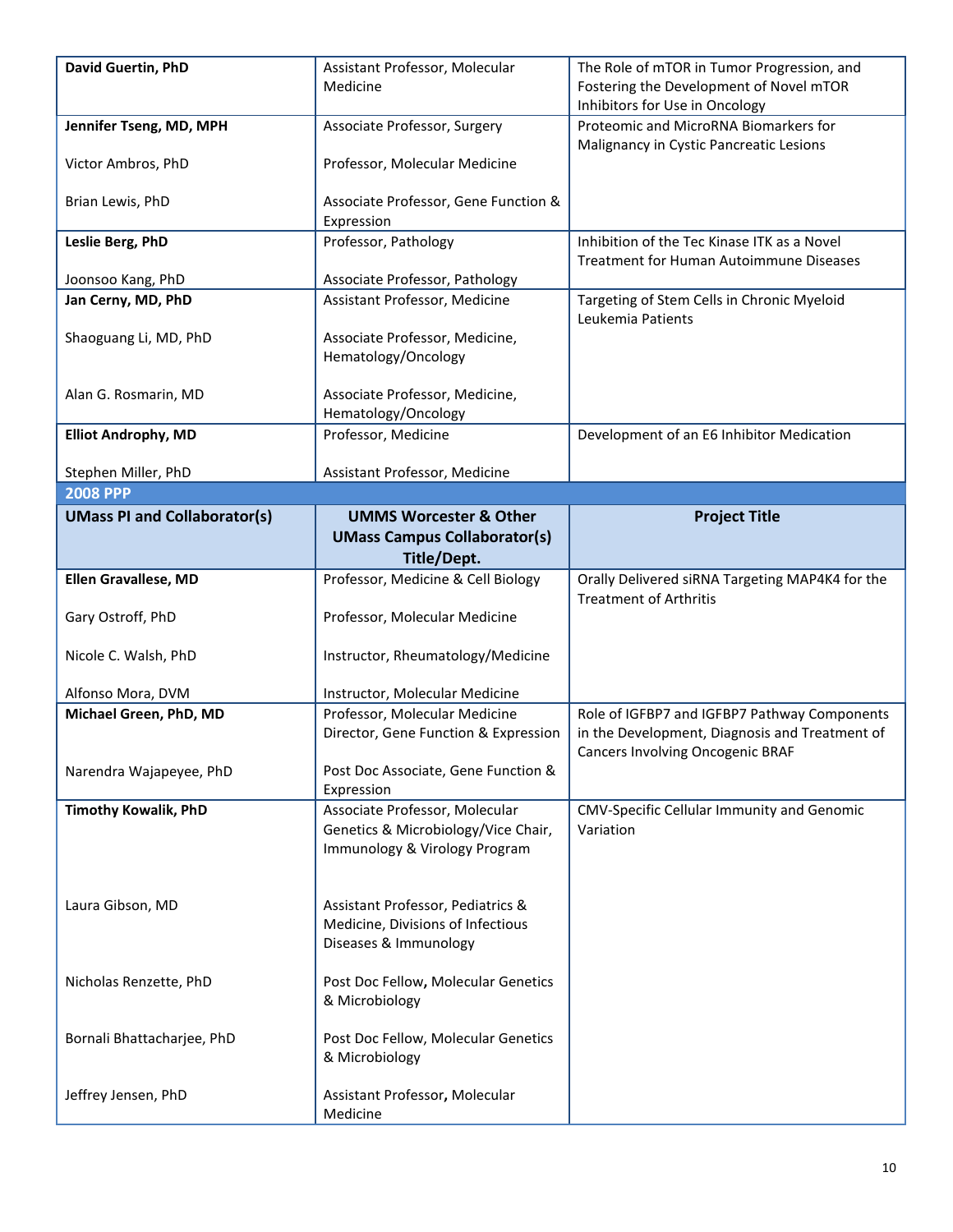| Michel Albert, PhD                  | Professor, Radiology<br>Director, MRI Research Medicine &<br>Physiology                             | New Technique for Understanding/Diagnosis of<br>COPD: Hyperpolarized 3He MR Imaging   |
|-------------------------------------|-----------------------------------------------------------------------------------------------------|---------------------------------------------------------------------------------------|
| J. Mark Madison, MD                 | Professor, Molecular Medicine &<br>Physiology Chief, Pulmonary, Allergy<br>& Critical Care Medicine |                                                                                       |
| Tiffany A. Moore-Simas, MD, MPH     | Assistant Professor, Obstetrics &<br>Gynecology & Pediatrics                                        | Angiogenic Biomarkers for the Prediction of<br>Preeclampsia                           |
| Janet Hardy, PhD, MS, MPH           | Instructor, Medicine, Preventive &<br><b>Behavioral Medicine</b>                                    |                                                                                       |
| Sybil L. Crawford, PhD              | Associate Professor, Medicine,<br>Preventive & Behavioral Medicine                                  |                                                                                       |
| Sharon Maynard, MD                  | George Washington University                                                                        |                                                                                       |
| <b>2007 PPP</b>                     |                                                                                                     |                                                                                       |
| <b>UMass PI and Collaborator(s)</b> | <b>UMMS Worcester &amp; Other</b><br><b>UMass Campus Collaborator(s)</b><br>Title/Dept.             | <b>Project Title</b>                                                                  |
| Silvia Corvera, MD                  | Professor, Molecular Medicine                                                                       | Thiazolidione family of insulin sensitizers in<br>humans                              |
| Richard Perugini, MD                | Assistant Professor, Surgery                                                                        |                                                                                       |
| Michael Thompson, MD                | Assistant Professor, Medicine                                                                       |                                                                                       |
| <b>Sherry Pagoto, PhD</b>           | Assistant Professor, Preventive &<br><b>Behavioral Medicine</b>                                     | Effective acute vagus nerve stimulation of eating<br>behavior and appetite regulation |
| Jamie Bodenlos, PhD                 | Post Doc Fellow, Preventive &<br><b>Behavioral Medicine</b>                                         |                                                                                       |
| Anthony Rothschild, PhD             | Professor, Psychiatry                                                                               |                                                                                       |
| Roger Davis, PhD                    | Professor, Molecular Medicine                                                                       |                                                                                       |
| Yunsheng Ma, PhD                    | Assistant Professor, Preventive &<br><b>Behavioral Medicine</b>                                     |                                                                                       |
| David Paydarfar, MD                 | Professor, Neurology & Physiology                                                                   | Pathological disturbances in respiratory rhythm                                       |
| Elisabeth Block Salisbury, PhD      | Assistant Professor, Neurology &<br>Pediatrics                                                      |                                                                                       |
| Premananda Indic, PhD               | Instructor, Neurology                                                                               |                                                                                       |
| Francis J. Bednarek, MD             | Chief, Neonatology, Professor,<br>Pediatrics/OB/GYN                                                 |                                                                                       |
| <b>Richard Perugini, MD</b>         | Assistant Professor, Surgery                                                                        | Molecular mechanisms of insulin in obese<br>patients                                  |
| Michael P. Czech, PhD               | Professor & Chair, Program in<br>Molecular Medicine                                                 |                                                                                       |
| Jie Song, PhD                       | Assistant Professor, Cell Biology,<br>Orthopedics, & Physical<br>Rehabilitation                     | New therapeutics strategy for the treatment of<br>osteoporotic bony lesions           |